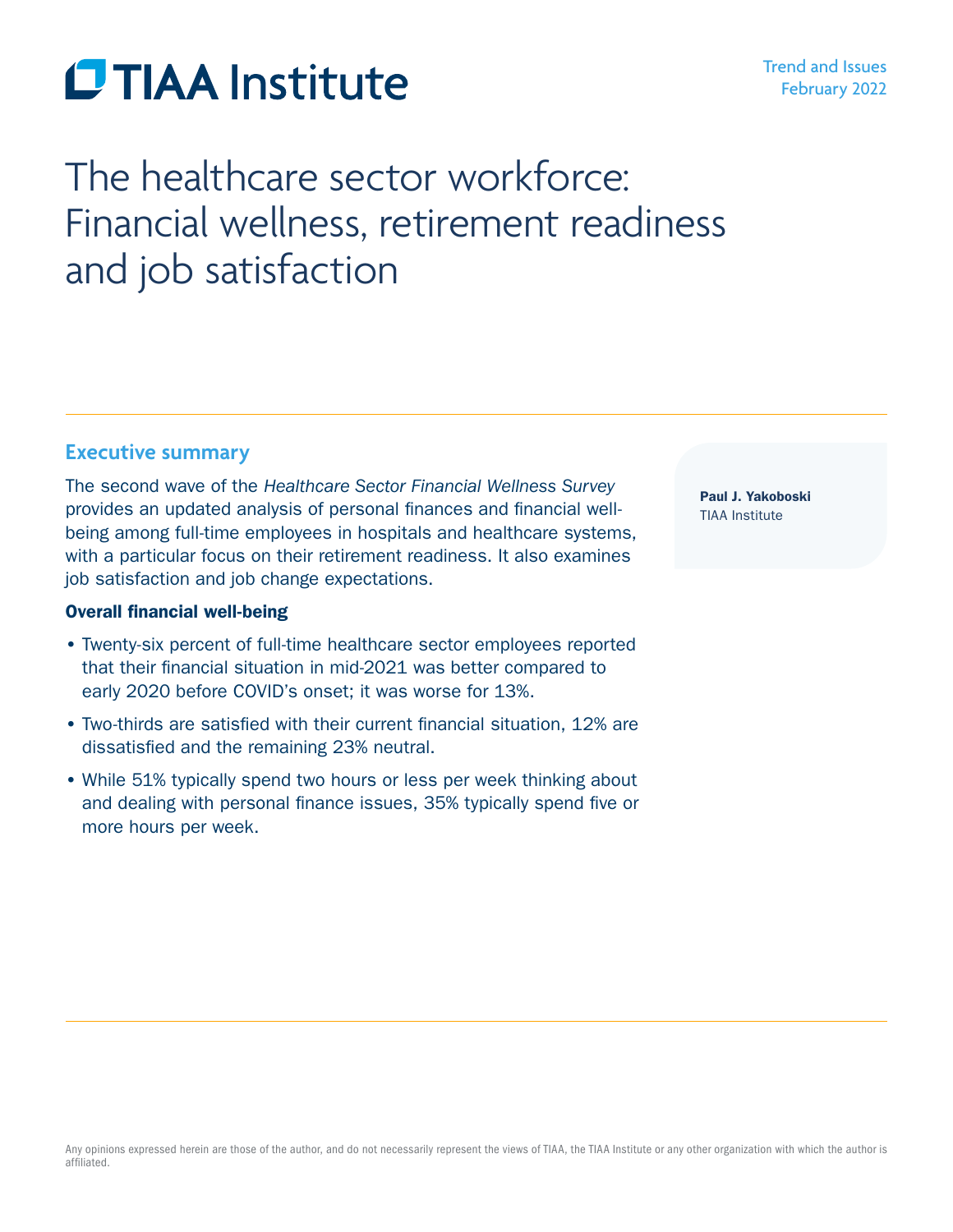#### Retirement readiness

- Twenty percent of full-time healthcare sector employees are very confident that they will have enough money to live comfortably throughout retirement; 24% are not confident. Thirteen percent have become less confident over the course of the pandemic and 9% more confident.
- Thirty percent are saving more for retirement compared to pre-COVID in early 2020; 11% are saving less. Twenty-seven percent are not confident that they are saving an adequate amount.
- Almost 30% have a different investment allocation compared to pre-COVID. Eighteen percent are not confident that their retirement savings are invested appropriately.
- Only 23% of those approaching retirement age (i.e., age 50 or older) have given a lot of consideration to how they will manage their savings for income during retirement.
- Annuitization addresses the highest priorities among those 50 or older for managing personal finances during retirement; nonetheless, more expect not to annuitize any savings (27%) than expect to do so (20%).
- Within the past two years, 50% of retirement savers have received professional retirement planning and saving advice. Twenty-six percent of advice recipients are very confident that they will have enough money to live comfortably throughout retirement, while 15% are not confident. These figures are inverted among those who have not received advice, with 15% very confident and 30% not confident.

#### Job satisfaction

- One-third of full-time healthcare sector employees sought employment with a new employer at some point since the beginning of 2020.
- Thirty-one percent are likely to look for new employment within the next two years; 11% are very likely.
- Benefit design could influence retention depending on how much employees value specific features. Among those likely to seek new employment within two years, 67% would find it very valuable if an employer offered a retirement savings plan that could provide stable monthly income guaranteed for life in retirement. Personalized advice and investment options that consider environmental and social responsibility factors are also plan features highly valued by many.

# **Introduction**

The COVID-19 pandemic remains the dominant issue confronting the healthcare sector. Its impact on hospitals, healthcare systems and medical practices, as well as their workforces, cannot be overstated, and as the pandemic continues, so too the pressures it creates. $<sup>1</sup>$ </sup> Hospitals and healthcare systems have implemented fundamental changes in operations while simultaneously experiencing significant decreases in revenues. Ramifications among the sector's workforce are such that employee retention is a primary concern for hospital and system administration. A 2021 study found the turnover rate in the hospital labor force to be approximately 20%. Ninety-five percent of surveyed hospitals consider retention to be a "key strategic imperative," and 80% have retention initiatives.<sup>2</sup>

Beyond the work experience, financial fallout and uncertainty from the pandemic negatively affected personal finances among sector employees. Several months into the pandemic, 46% of full-time sector employees reported decreased financial well-being according to the initial *Healthcare Sector Financial Wellness Survey* fielded in 2020.3 Retirement readiness was a specific area impacted—38% became less confident about having enough money for a comfortable retirement.<sup>4</sup>

This report is based on a new version of the survey fielded in mid-2021, approximately one-and-a-half years into the pandemic. It provides an updated examination of personal finances and financial well-being among fulltime employees—registered nurses (RNs), physicians and surgeons, other medical professionals, office and administrative staff, and non-medical professionals—in hospitals, healthcare systems and medical practices that

- 3 Only 8% of sector employees reported improved financial well-being.
- 4 See Yakoboski, Paul. 2020. "Financial wellness and retirement readiness among healthcare sector employees: Impact of COVID-19." TIAA Institute *Trends and Issues*.

<sup>1</sup> For example, see *The current state of retirement plans for healthcare organizations*, TIAA (2021), *TIAA Profession Insights Series: Nurses*, TIAA (2020), and *TIAA Profession Insights Series: Physicians*, TIAA (2020).

<sup>2</sup> See *2021 NSI National Health Care Retention and RN Staffing Report*, NSI Nursing Solutions (2021).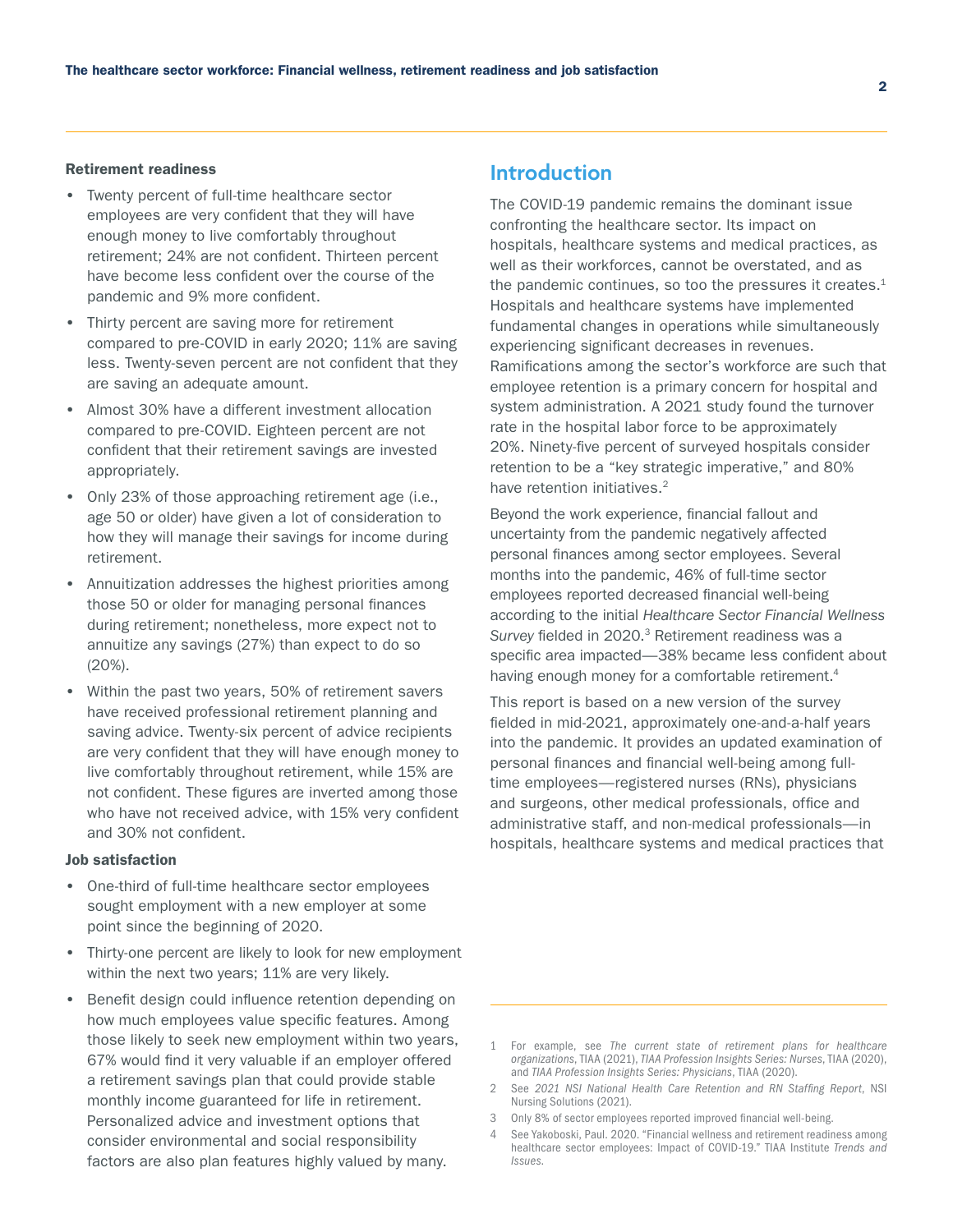are part of a system.<sup>5</sup> Retirement readiness is again a particular focus. In addition, new survey content enables analysis of job satisfaction and job change expectations among healthcare sector employees, as well as the relative value that employees place on retirement plan features and elements of financial wellness programs.

# **Overall financial wellness**

Achieving and maintaining financial wellness is a goal shared across individuals. It depends not only on individuals' financial resources but also on decisions made regarding the use and management of those resources. Employers, including those in the healthcare sector, have increasingly focused on employee financial wellness.

Twenty-six percent of full-time healthcare sector employees reported that their financial situation in mid-2021 was better than it had been in early 2020 before COVID's onset; this is double the 13% reporting a worsened financial situation (Figure 1). Improvement was more common than worsening across occupation groups. Improvement was most common among non-medical professionals and least common among RNs.

#### Figure 1. Financial well-being

#### Comparison with pre-COVID financial situation



Source: *Healthcare Sector Financia*l *Wellness Survey*, TIAA Institute (2021).

<sup>5 1,503</sup> individuals employed full-time across five occupation groups in hospitals, healthcare systems and medical practices that are part of a system were surveyed online from June 24 to August 2, 2021-registered nurses (RNs) (400), physicians and surgeons (300), other medical professionals (300), office and administrative staff (302), and non-medical professionals (201). Non-medical professionals includes those in management, community and social service, business and financial operations, and computer operations. The sample was acquired through Dynata, an online panel provider. Responses were weighted based on data from *Occupational Employment Statistics* (May 2020), U.S. Bureau of Labor Statistics.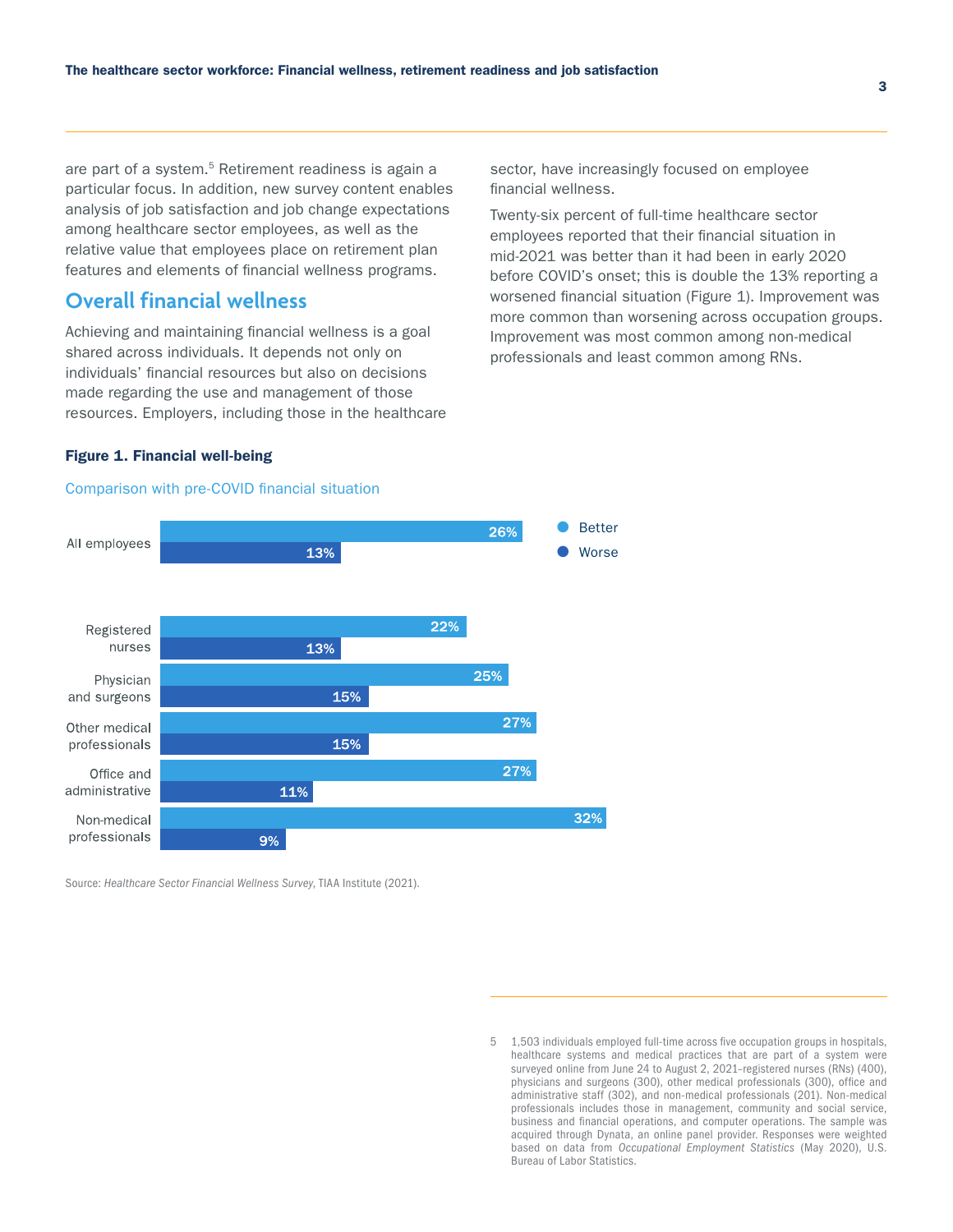Two-thirds of sector employees are satisfied overall with their current financial situation, including 15% who are very satisfied (Figure 2); 12% are dissatisfied and the

remaining 23% neutral.<sup>6</sup> There are limited differences across occupations in the percentage satisfied.

#### Figure 2. Financial well-being

#### Satisfaction with current financial situation



Source: *Healthcare Sector Financia*l *Wellness Survey*, TIAA Institute (2021).

### **Retirement readiness**

Almost equal percentages of full-time healthcare sector employees are very confident (20%) and not confident (24%) that they will have enough money to live comfortably throughout their retirement years.<sup>7</sup> When asked what their answer would have been in early 2020 prior to COVID's onset, the analogous figures are essentially the same—22% very confident and 23% not confident.<sup>8</sup> This belies, however, the number

of employees who have experienced a change in their retirement income confidence over the course of the pandemic—13% have become less confident in their retirement income prospects and 9% more confident (Figure 3). Decreased confidence was more common than increased confidence across occupation groups. Decreased confidence was most common among physicians and surgeons.

<sup>6</sup> Response options in the survey questionnaire were very satisfied, satisfied, neutral, dissatisfied and very dissatisfied. In the text and graphs here, the percentage reported as "satisfied" is the combination of those responding "very satisfied" and those responding "satisfied." Likewise, the percentage reported as "dissatisfied" is the combination of those responding "very dissatisfied" and those responding "dissatisfied."

<sup>7</sup> Nineteen percent are not too confident and 4% are not at all confident. Fiftyseven percent are somewhat confident. Retirement income confidence tends to be greatest among physicians and surgeons, with 28% very confident.

<sup>8</sup> Nineteen percent would have been not too confident and 3% not at all confident. Fifty-five percent would have been somewhat confident.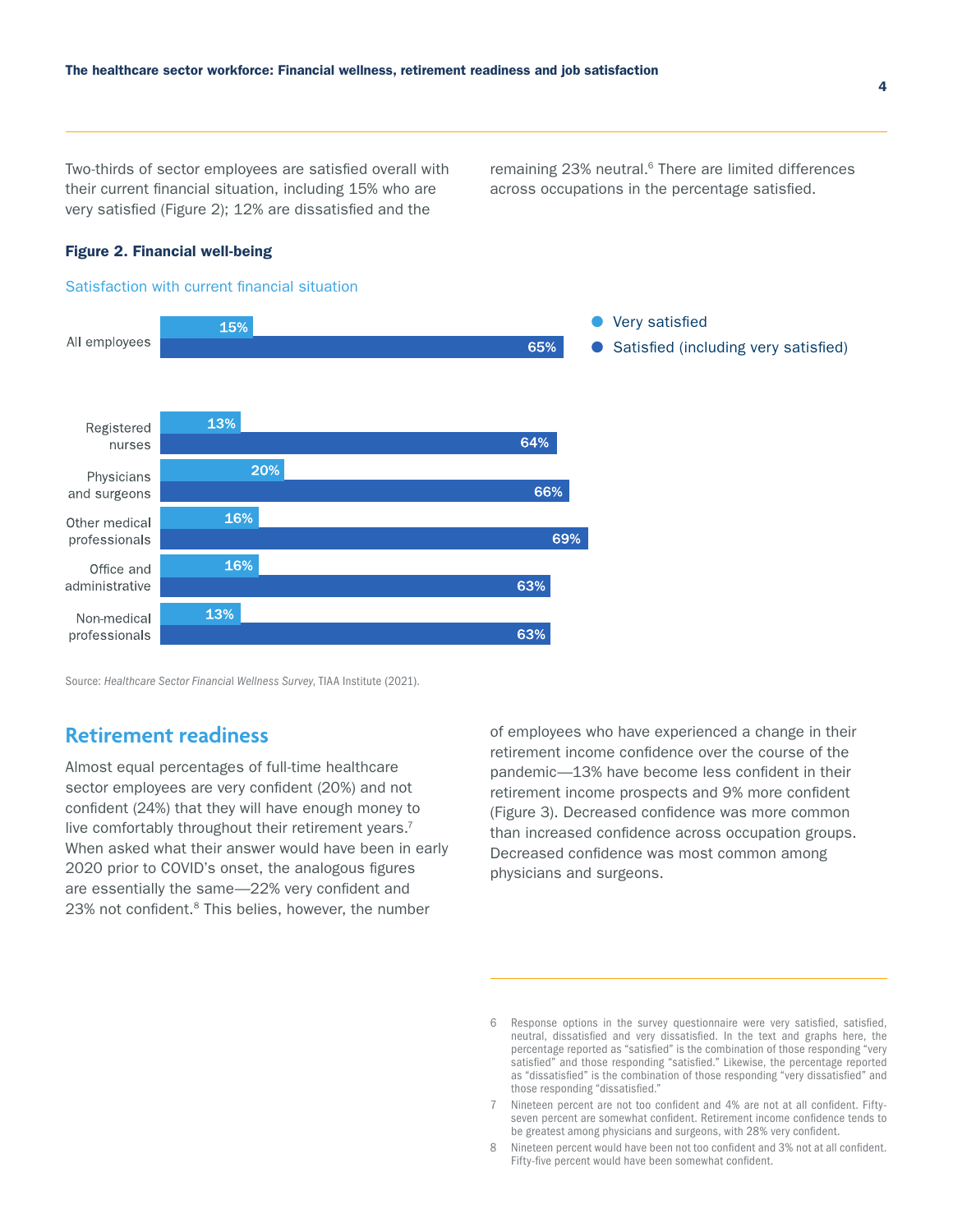#### Figure 3. Retirement income confidence



#### Comparison with pre-COVID confidence

Source: *Healthcare Sector Financia*l *Wellness Survey*, TIAA Institute (2021).

Retirement readiness is multifaceted. Beyond saving and investing for retirement, it involves planning for the decumulation of retirement savings in the context of an uncertain lifespan. It also involves preparing for retiree medical costs and potential long-term care expenses in addition to the expenses of day-to-day living.

Almost all full-time healthcare sector employees have money saved for retirement (96%).<sup>9</sup> Furthermore, 93% are currently saving, with most doing so through an employment-based plan—69% participate in a defined contribution (DC) retirement savings plan, such as a 457, 403(b), 401(a) or  $401(k)$ .<sup>10</sup> Thirty percent of current savers are saving more compared to their pre-COVID saving level in early 2020; 11% are saving less (Figure 4).

<sup>9</sup> These are referred to as retirement savers.

<sup>10</sup> Thirty-eight percent of full-time healthcare sector employees participate in a defined benefit (DB) pension plan; 16% participate in both a DB and a DC plan. On net, 91% participate in some form of employment-based retirement plan.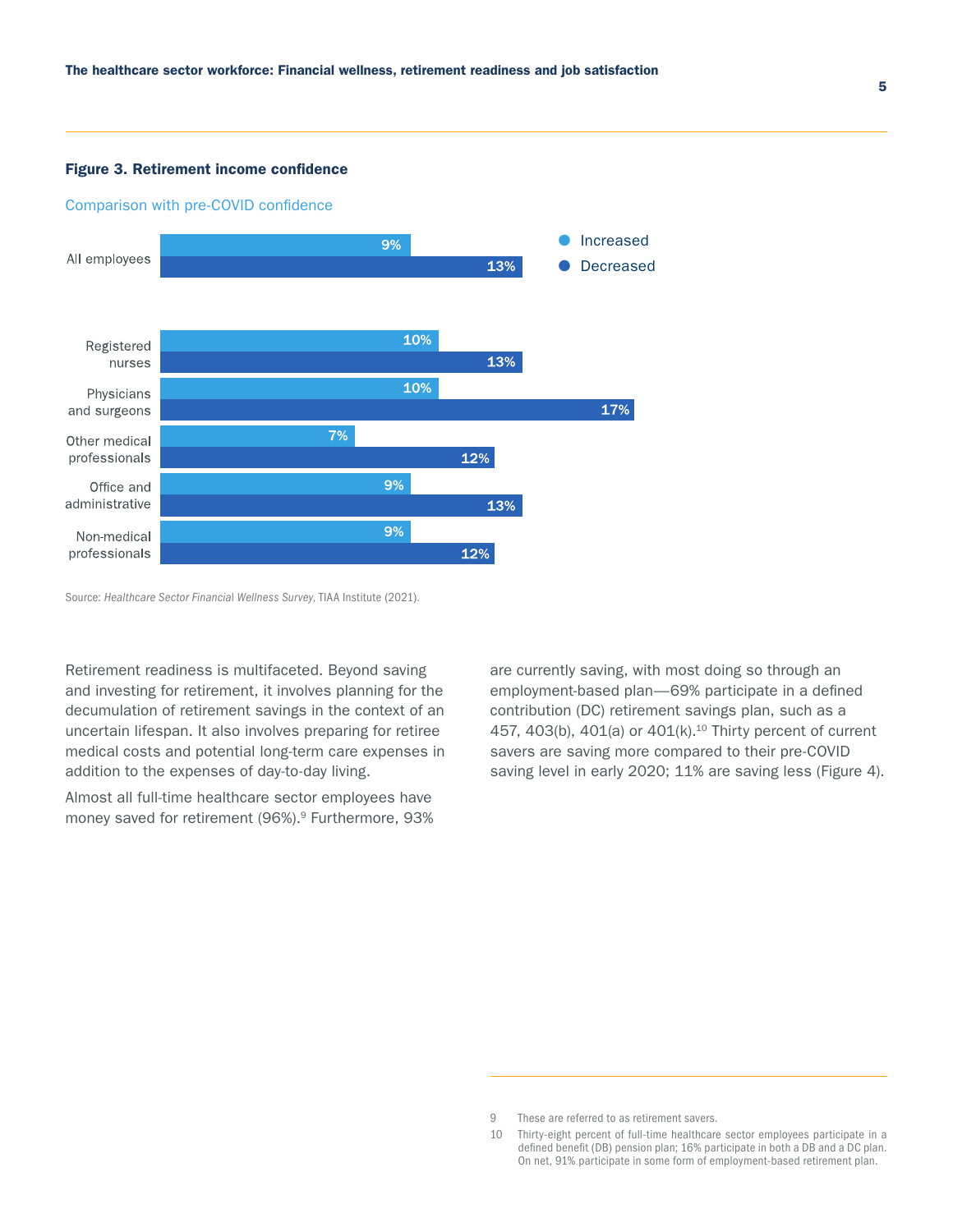#### Figure 4. Retirement saving





Source: *Healthcare Sector Financia*l *Wellness Survey*, TIAA Institute (2021).

Forty-five percent of those saving less are not confident that they are saving an adequate amount for retirement, and only 6% are very confident that they are (Figure 5). This is dramatically lower confidence compared to those saving more and those saving the same—approximately 20% of each is very confident that they are saving an

adequate amount, and 25% are not confident. Twentyseven percent of physicians and surgeons are very confident that they are saving an adequate amount; only 14% of RNs are very confident.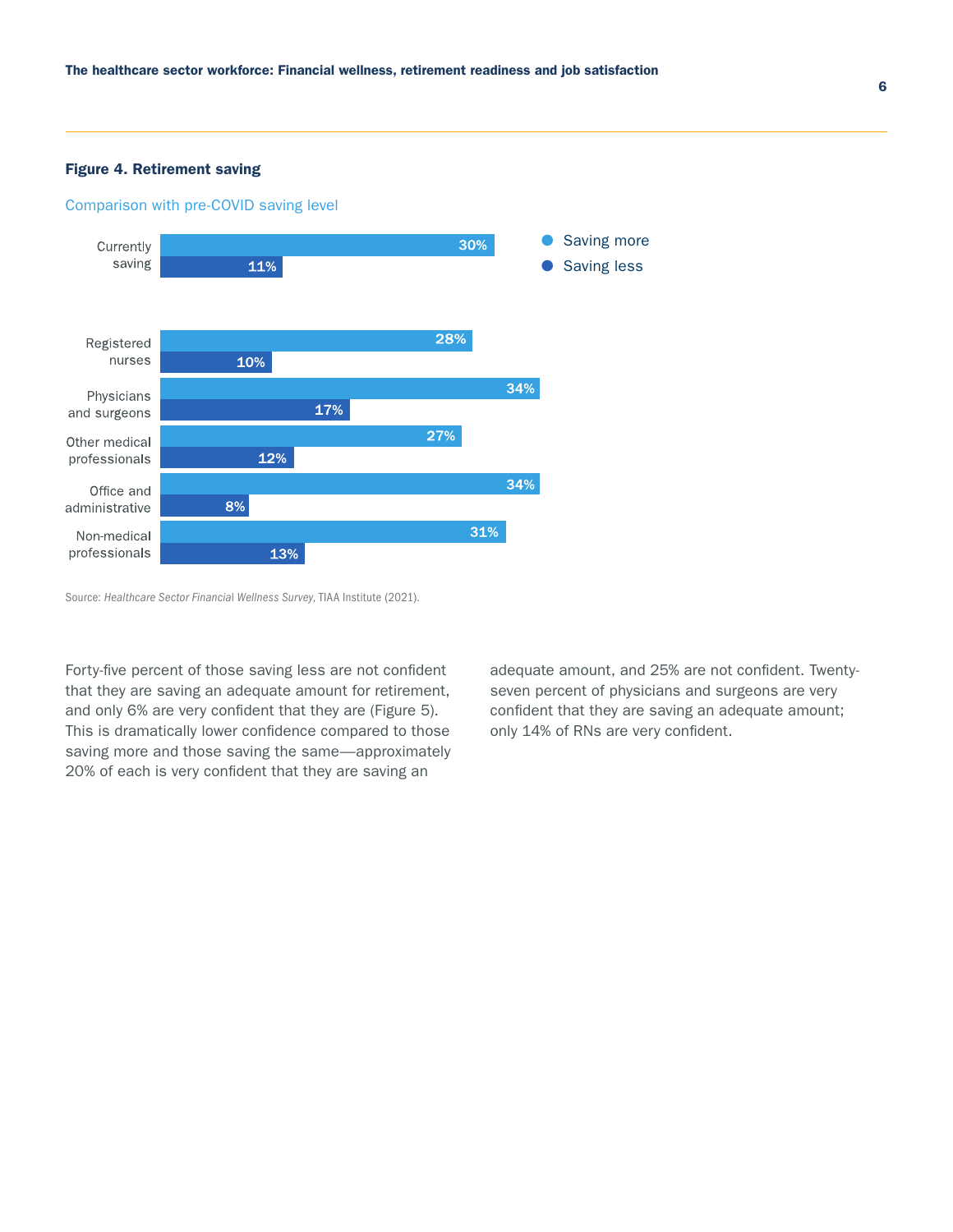#### Figure 5. Retirement saving confidence

#### Confident that are saving an adequate amount for retirement



Source: *Healthcare Sector Financia*l *Wellness Survey*, TIAA Institute (2021).

Almost 30% of retirement savers have a different investment allocation compared to their pre-COVID investments—15% have greater equity exposure and 13% less (Figure 6). Investment confidence tends to be lower among those with decreased equity exposure—16% are very confident that their retirement savings are invested appropriately, while 26% are not

confident (Figure 7). The analogous figures among those with increased equity exposure are 21% and 15%, respectively; these figures are essentially equal to those of savers with unchanged investment allocations. There are limited differences in retirement investment confidence across occupation groups.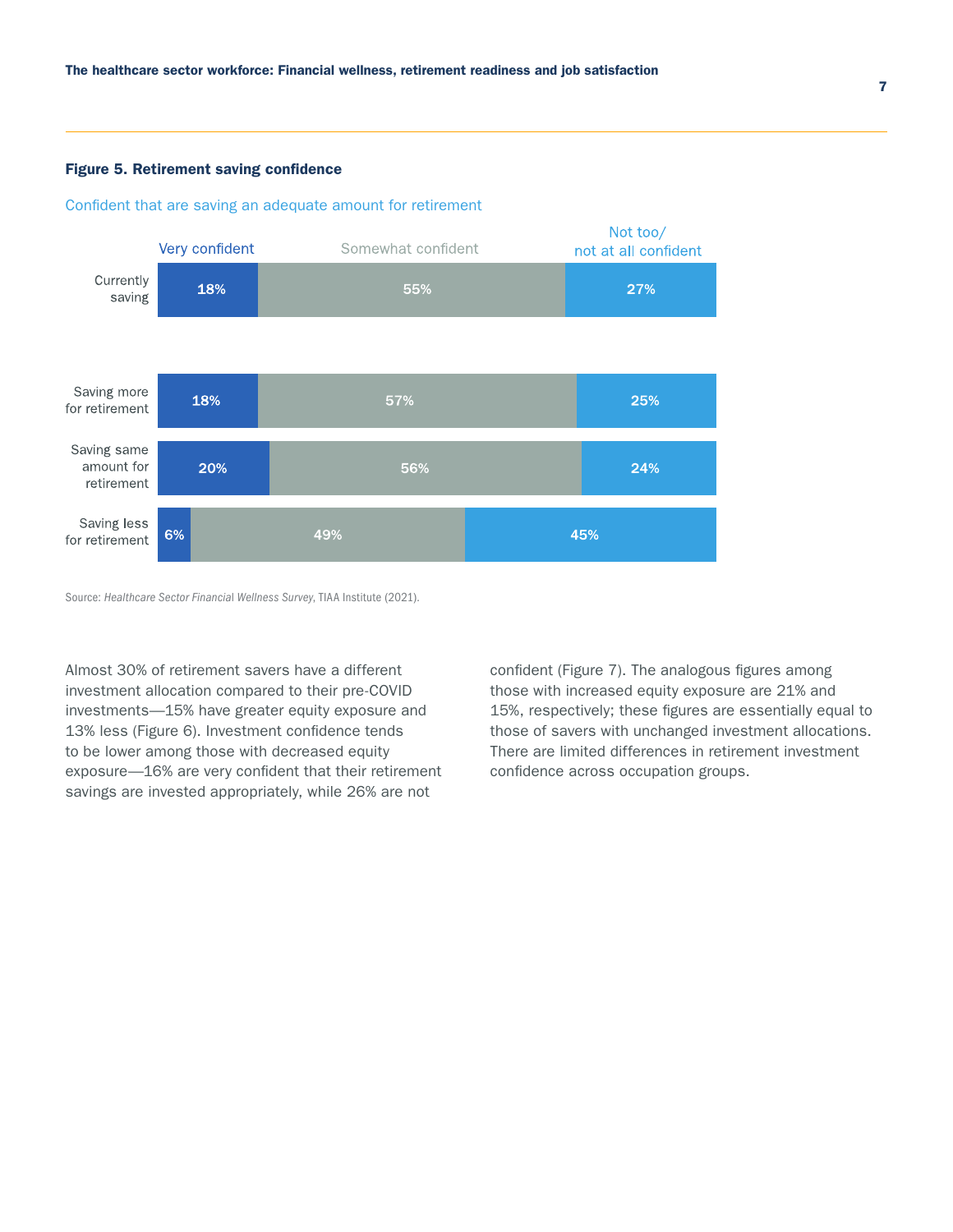#### Figure 6. Change in retirement investments

Invested more or less in equities compared to pre-COVID



Source: *Healthcare Sector Financia*l *Wellness Survey*, TIAA Institute (2021).

#### Figure 7. Retirement investment confidence

#### Confident that retirement savings are invested appropriately



Source: *Healthcare Sector Financia*l *Wellness Survey*, TIAA Institute (2021).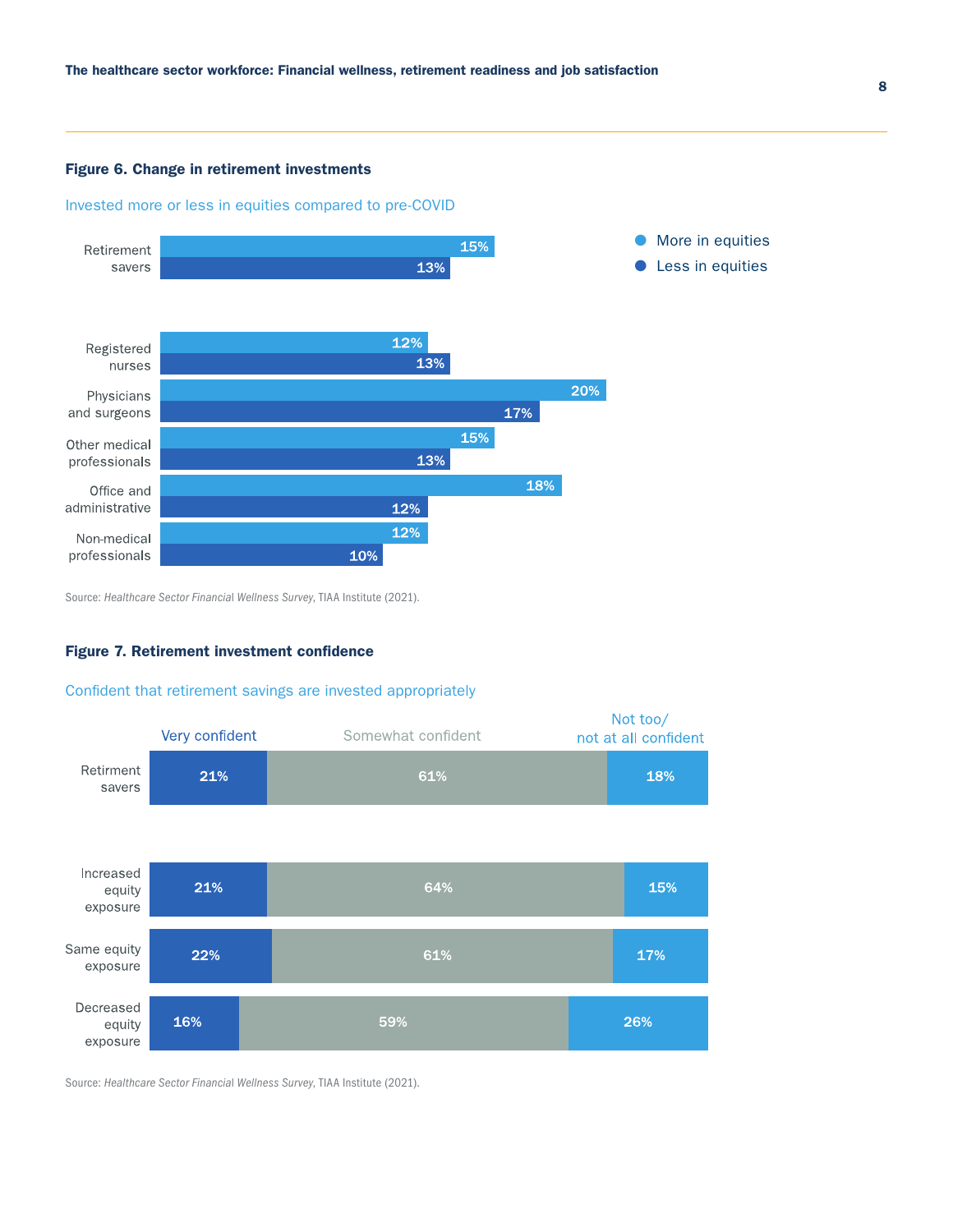Realizing an adequate and secure income throughout retirement involves appropriate decumulation of retirement savings. Decumulation is intrinsically difficult because of uncertainty regarding certain factors, in particular the lifespan of a retiree (and a spouse or partner) and the rate of return savings will earn during retirement. Decumulation decision making is particularly important for those who will not receive benefits from a defined benefit (DB) plan; they must draw down accumulated savings to produce an income stream analogous in some sense to pension payments. With that said, even DB participants must decide when and how to draw from retirement savings.

Few retirement savers (19%) in the healthcare sector have given a lot of consideration to how they will manage their savings in retirement and draw income from it (Figure 8). In fact, 31% have thought about it little, if at all. This is true even among those relatively close to retirement age—only 28% of those age 60 or older and 19% of those 50 to 59 have given a lot of consideration to decumulation.

#### Figure 8. Retirement savings decumulation



#### Consideration given to managing savings in retirement and drawing income from it

Source: *Healthcare Sector Financia*l *Wellness Survey*, TIAA Institute (2021).

Given this lack of consideration, it is not surprising to find limited confidence among retirement savers that they will choose the best way to draw income from their savings during retirement–only 15% are very confident, while 25% are not too or not at all confident and 60% are somewhat confident. The same is true among older retirement

savers; 18% of those age 50 or older are very confident and 22% are not confident that they will choose the best way to draw retirement income from retirement savings (Figure 9).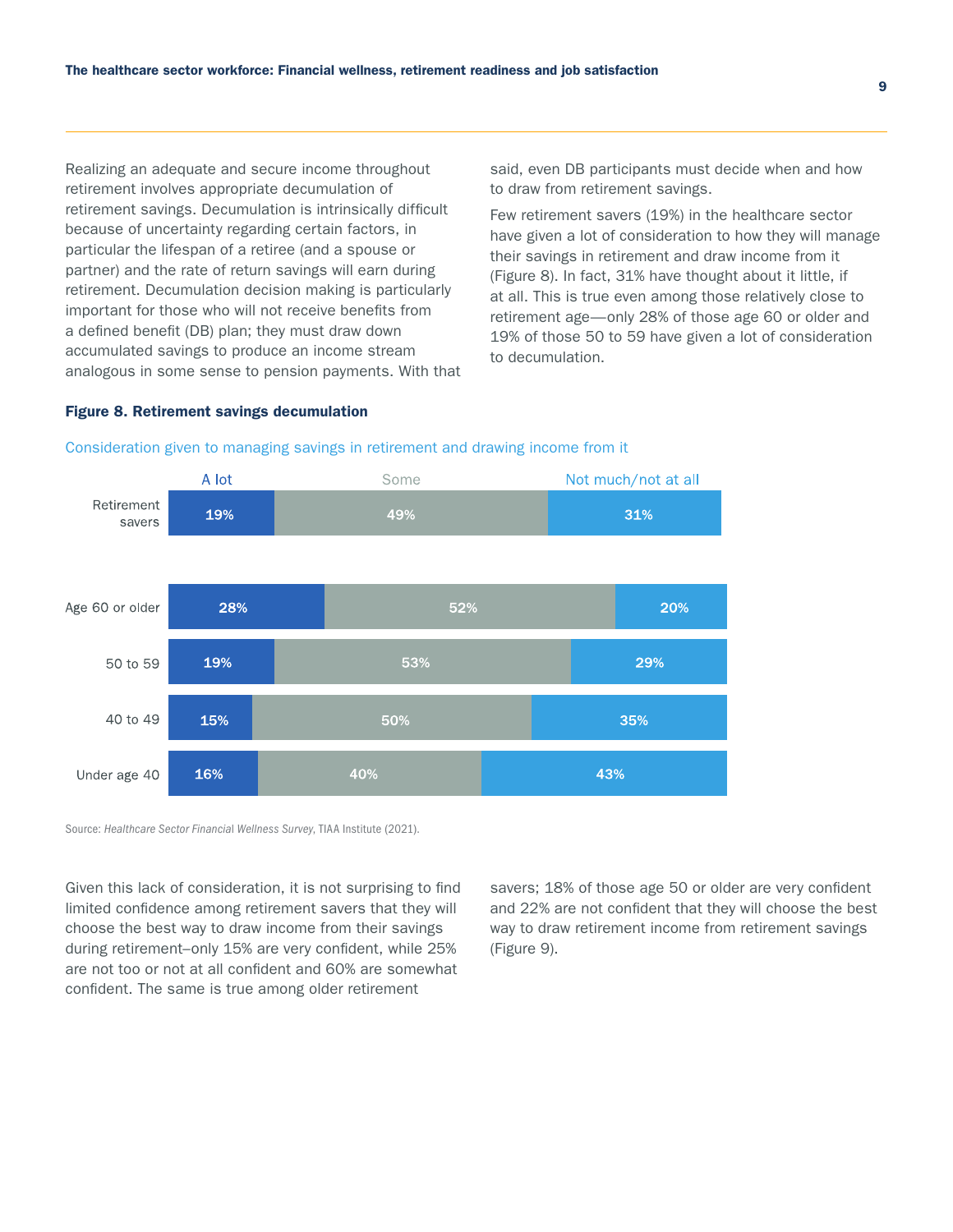#### Figure 9. Retirement savings decumulation confidence

Confident about choosing the best way to draw income from savings during retirement



#### *Degree that you have considered how to manage your savings in retirement*



Source: *Healthcare Sector Financia*l *Wellness Surve*y, TIAA Institute (2021).

The relationship between consideration and confidence is dramatic. Among retirement savers age 50 or older, only 10% of those who have thought little if at all about decumulation are very confident that they will make the best choice compared with 35% of those who have given it a lot of consideration (Figure 9). Even among the latter, however, 10% are not confident and 54% are just somewhat confident about making the best choice, reflecting the inherent difficulty of this task.

#### Annuitization

Annuitization converts savings into an income stream guaranteed to last for the remainder of an individual's life (and that of a spouse or partner). Almost equal percentages of retirement savers in the healthcare sector expect to annuitize some of their savings in retirement (22%) and expect to not annuitize (24%); 54% are unsure. Among those closer to retirement age (age 50 or older), however, a larger share expect to not annuitize (27%) than expect to annuitize (20%) (Figure 10). This difference is even more pronounced among those 60 or older—33% expect to not annuitize while 22% expect to do so.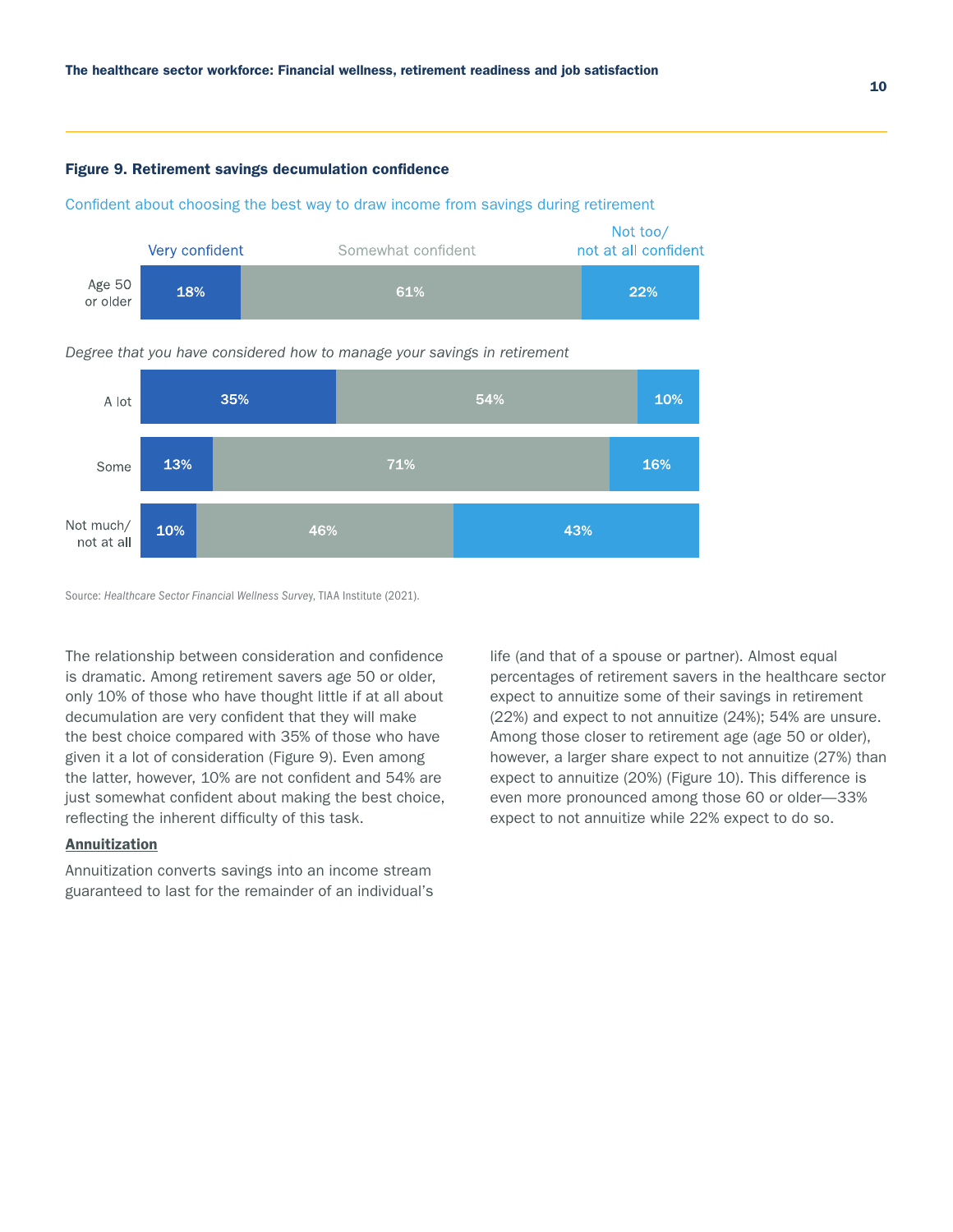#### Figure 10. Annuitization



Will convert some retirement savings into a payout annuity to provide income during retirement

*Degree that you have considered how to manage your savings in retirement* 



11

Source: *Healthcare Sector Financia*l *Wellness Survey*, TIAA Institute (2021).

More consideration results in greater clarity regarding annuitization–among savers age 50 or older, 45% of those who have thought a lot about decumulation are not sure whether they will annuitize compared with 58% of those who have thought little if any about it (Figure 10). Furthermore, greater clarity more often means an intent to annuitize. The share who expect to annuitize is eight percentage points higher among those who have considered decumulation a lot compared to those who have considered it little if at all, while the share who expect to not annuitize is four percentage points higher. Nonetheless, even among those who have thought a lot about decumulation, a smaller percentage expect to annuitize (24%) than expect not to (30%).

Reluctance to annuitize signals a retirement planning disconnect since annuitization addresses the highest priorities among those 50 or older for managing personal finances during retirement. Sixty-nine percent rated "not outliving financial assets" as a high financial priority for their retirement (Figure 11); this is exactly the outcome that annuitization insures against. Likewise, annuitization can address the next three highest priorities maintaining one's standard of living, having income that will not fall with financial market decreases, and ensuring the financial security of a surviving spouse or partner.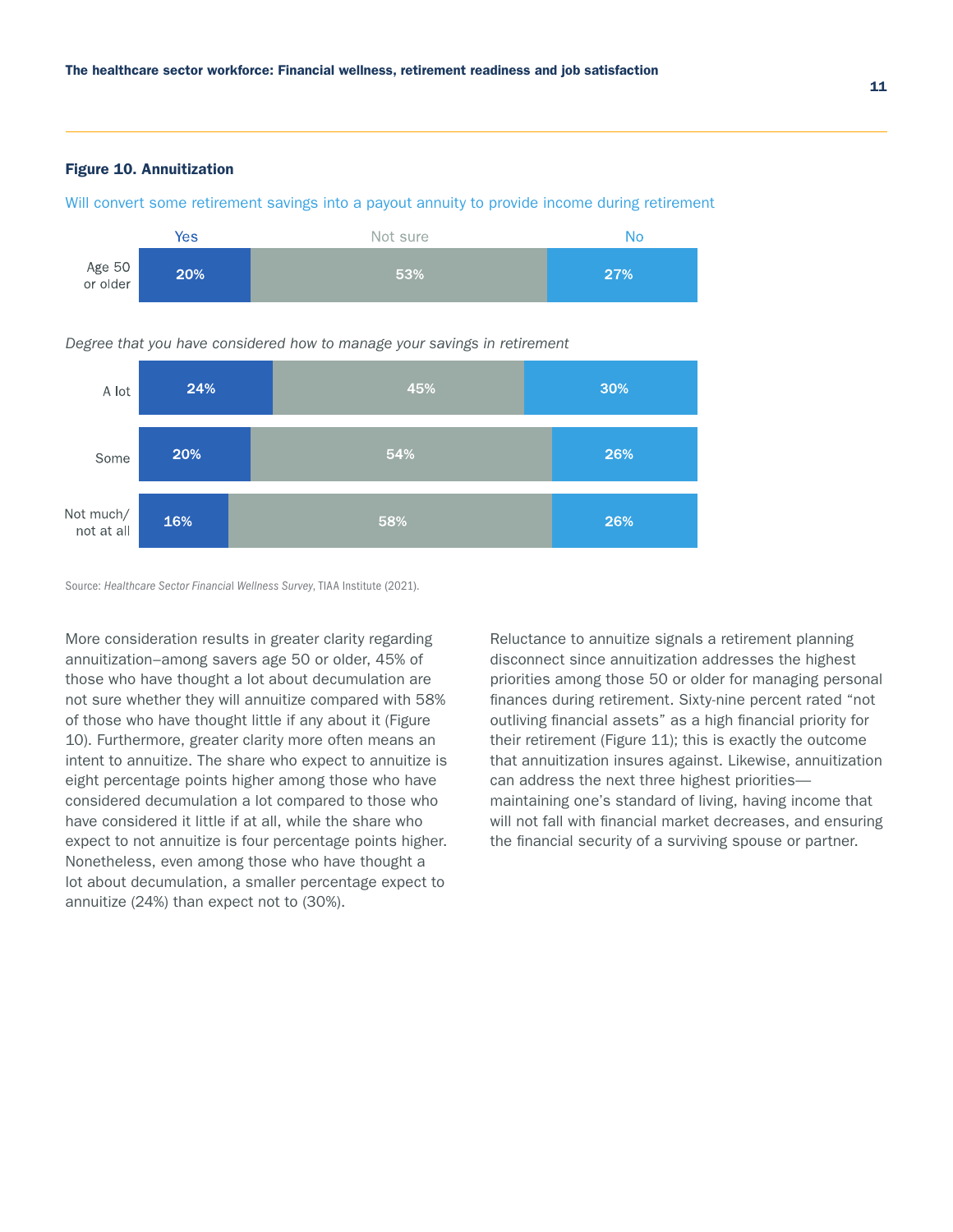#### Figure 11. Financial priorities for retirement

Rated as high priority for managing personal finances during retirement (among those age 50 or older)



Source: *Healthcare Sector Financia*l *Wellness Survey*, TIAA Institute (2021).

#### Retiree medical and long-term care

Concern about having enough money to pay out-of-pocket medical expenses during retirement, as well as concern over the expense of long-term care if needed, weigh on healthcare sector employees. The potential magnitude of such expenses and inherent uncertainty regarding future

health status likely underlie these concerns. Twenty-nine percent of sector employees are not confident that they will be able to cover out-of-pocket medical expenses, such as premiums, co-payments and deductibles, during retirement; 51% are not confident about their ability to pay for long-term care (Figure 12).

#### Figure 12. Long-term care and retiree medical expenses

Confident about having enough money to take care of retiree medical and potential long-term care expenses



Source: *Healthcare Sector Financia*l *Wellness Survey*, TIAA Institute (2021).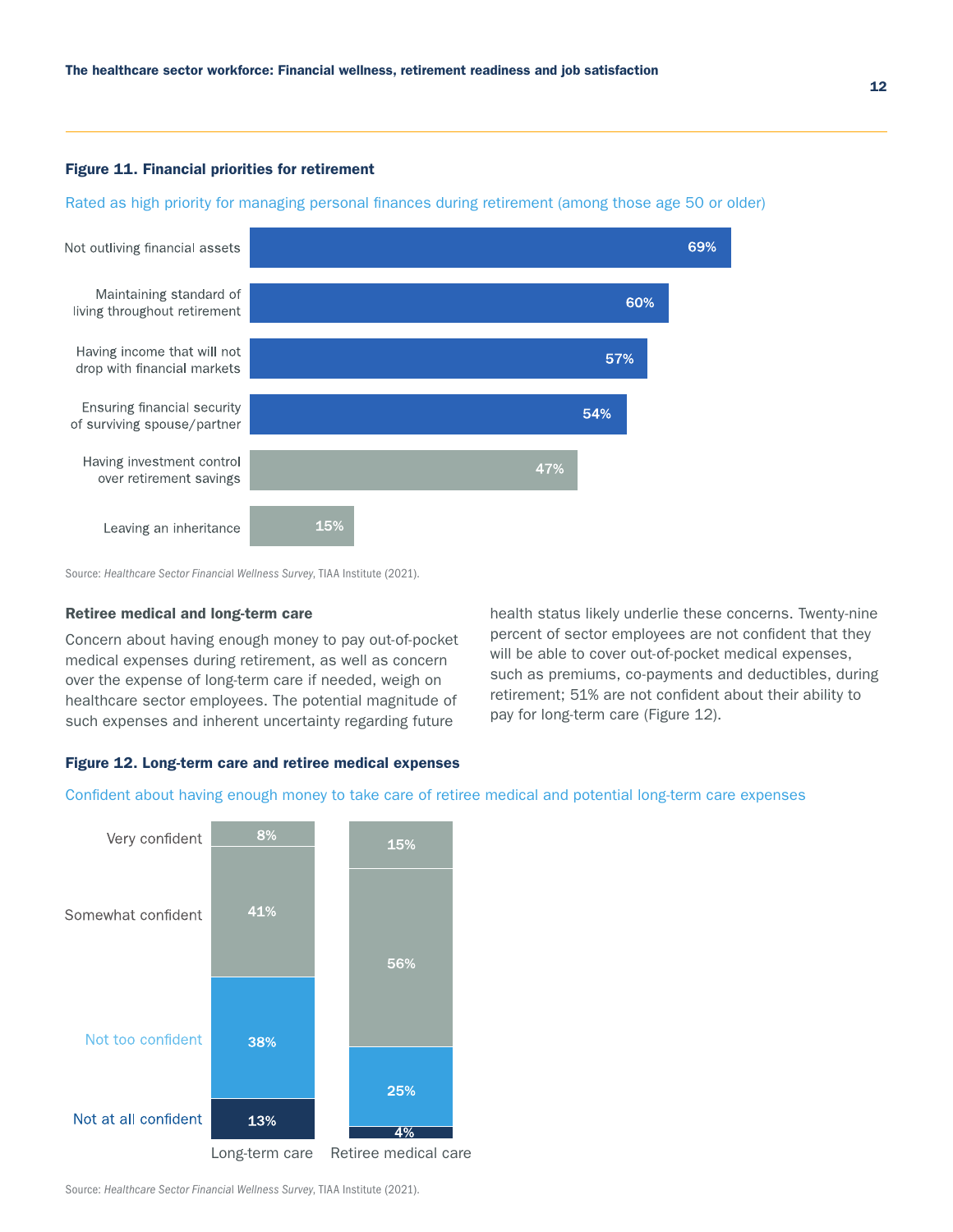#### Advice

Within the past two years, 50% of retirement savers in the healthcare sector have received financial advice on planning and saving for retirement from a professional advisor or advisory service. Advice receipt is more common among older individuals—63% of those 60 or older compared with 40% of those under 40. Twelve percent of those who have not received advice are very interested in doing so, and 48% are somewhat interested; interest is most common among those under age 50.

Two-thirds of individuals received their advice in person with an advisor, 36% in telephone consultations and 27% via online planning tools and services. Topics previously identified as particular concerns among sector employees—how to draw income from savings during retirement, covering healthcare expenses in retirement and covering long-term care expenses—are topics on which advice is least likely to have been received (Figure 13). At the same time, there is significant interest in advice on these topics among those interested in advice who have not received it.

#### Figure 13. Financial advice on planning and saving for retirement





Source: *Healthcare Sector Financia*l *Wellness Survey*, TIAA Institute (2021).

The impact of advice is noteworthy. Twenty-six percent of advice recipients are very confident that they will have enough money to live comfortably throughout retirement, while 15% are not confident (Figure 14). The analogous figures among those who have not received advice are inverted, with 15% very confident and 30% not confident. Sixteen percent of advice recipients follow all of the advice and 53% follow most of it. Not surprisingly, confidence tends to be even greater among these individuals—31% are very confident in their retirement income prospects, while only 9% are not confident.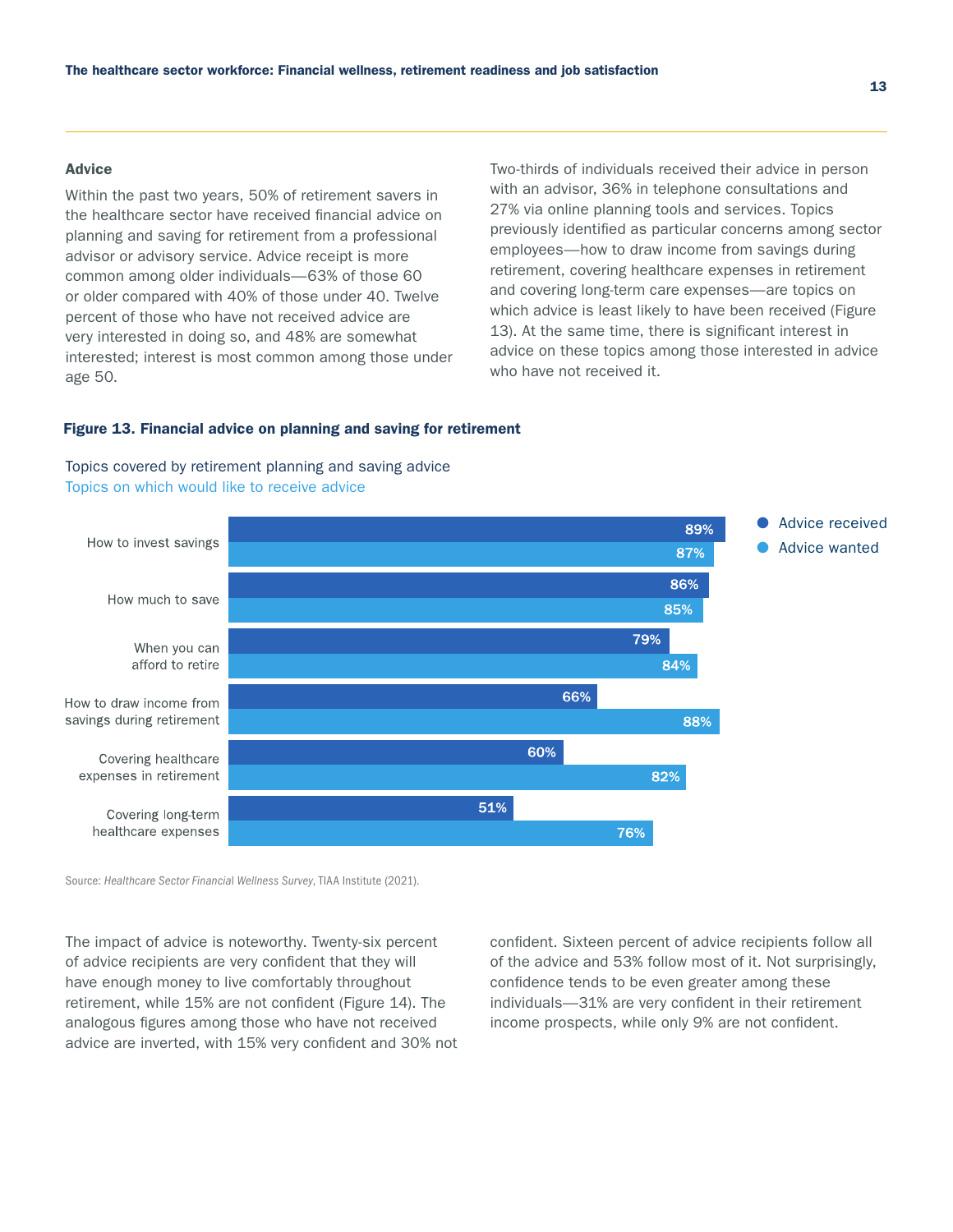#### Figure 14. Impact of retirement planning and saving advice

Confident about having enough money to live comfortably throughout retirement



#### *Received retirement planning and saving advice within the past two years*



Source: *Healthcare Sector Financia*l *Wellness Survey*, TIAA Institute (2021).

# **Non-retirement personal finances**

Eighty percent of full-time healthcare sector employees are saving for a non-retirement reason (Figure 15). This figure holds across the five occupation groups. The most common reason for non-retirement saving is to build an

29%

22%

3 or 4

emergency fund; 60% are saving for this reason. This figure holds across four of the occupation groups, the exception being physicians and surgeons, 52% of whom are saving to build an emergency fund.

#### Figure 15. Non-retirement saving

29%

 $\,1\,$ 

20%

Not saving





Source: *Healthcare Sector Financial Wellness Survey*, TIAA Institute (2021).

 $\overline{2}$ 

- # of reasons -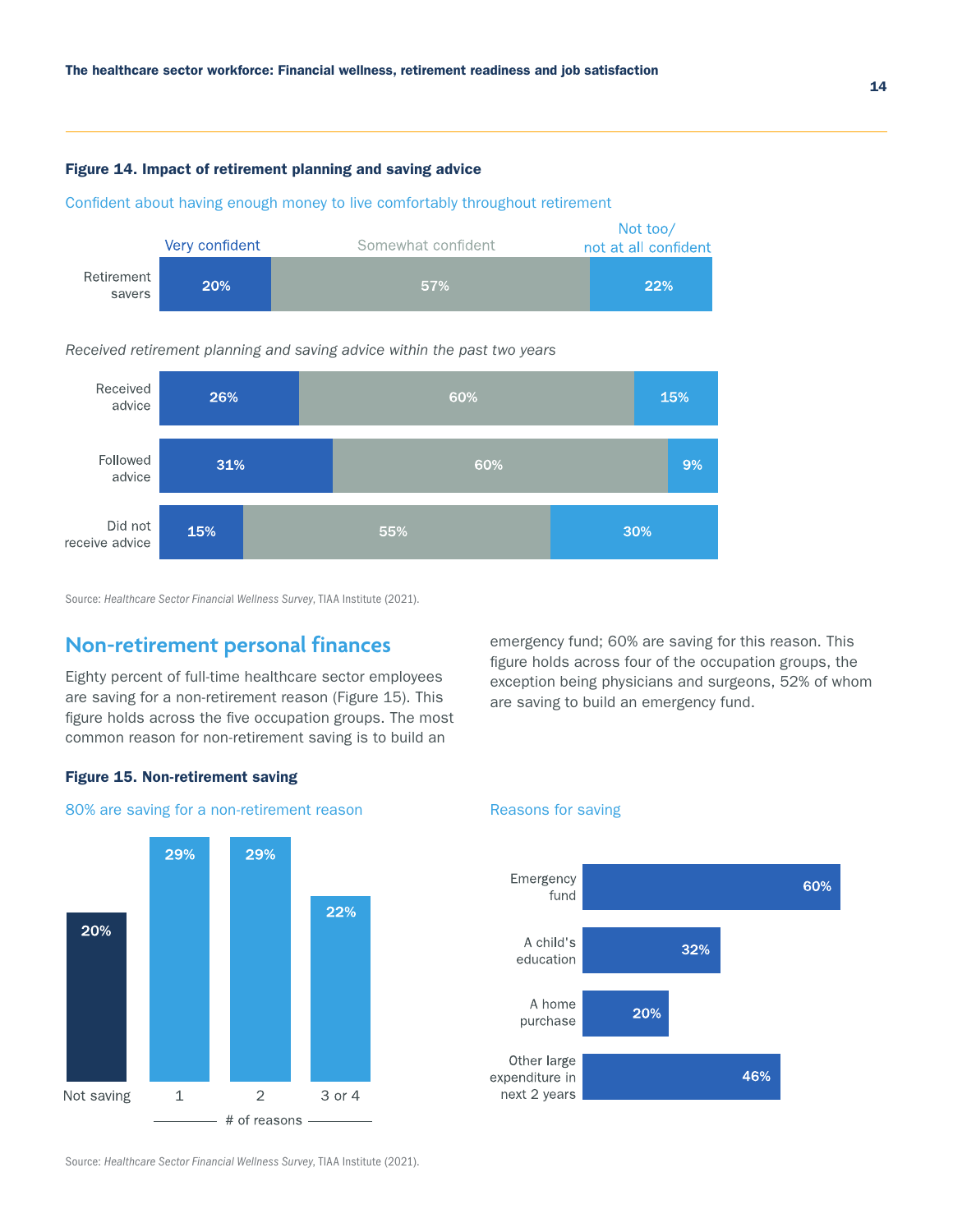Ninety-three percent of sector employees have at least \$1,000 in non-retirement savings that could be used to cover an unexpected expense; 86% have non-retirement savings sufficient to cover one month of living expenses if needed (Figure 16).

#### Figure 16. Emergency saving

Have non-retirement savings that could be used to cover unexpected contingencies



Source: *Healthcare Sector Financia*l *Wellness Survey*, TIAA Institute (2021).

As with U.S. adults in general, debt is ubiquitous among healthcare sector employees—81% carry debt, and just as many carry four or more sources of debt as carry no debt (Figure 17). Debt is least common among physicians and surgeons; nonetheless, 75% still carry some. The most common source of debt among sector employees is housing debt; 60% carry a mortgage, second mortgage or home equity loan.



# Figure 17. Debt





Source: *Healthcare Sector Financia*l Wellness Survey, TIAA Institute (2021).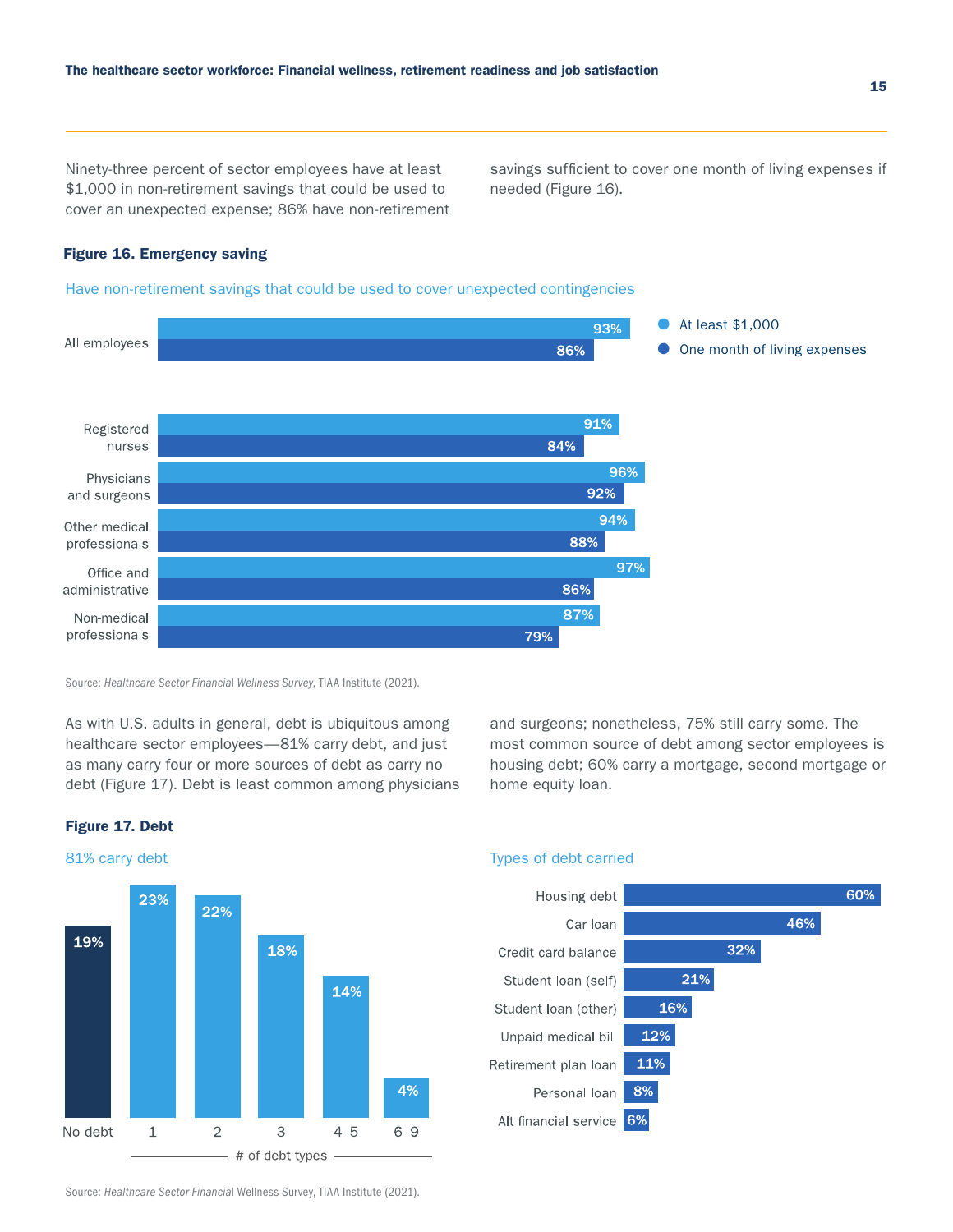Among those carrying debt, 28% agree with the statement that debt and debt payments prevent them from adequately addressing other financial priorities, i.e., they are debt constrained. $11$  Student loans disproportionately affect debt constraint. Fifty percent of those with student loan debt for themselves are debt constrained compared with 21% of those with debt but no student loans.

While 51% of full-time healthcare sector employees typically spend only two hours or less per week thinking about and dealing with issues and problems related to personal finances, 35% typically spend five or more hours per week on personal finance issues (Figure 18). Both figures are consistent across occupation groups. Some of this time comes on the job—while 50% of sector employees say that they typically spend no work time on personal finances, 15% report typically spending five or more hours per workweek. This tends to be somewhat more common among non-medical professionals.

#### Figure 18. Lost time



Time at work typically spent thinking about and dealing with issues and problems related to personal finances (hours per week)

Time typically spent thinking about and dealing with issues and problems related to personal finances (hours per week)



Source: *Healthcare Sector Financia*l *Wellness Survey*, TIAA Institute (2021).

# **Job satisfaction and retention**

Seventy percent of full-time healthcare sector employees are satisfied overall with their current employment, including  $18\%$  who are very satisfied (Figure  $19$ ).<sup>12</sup> Over 20% of non-medical professionals and office

and administrative staff are very satisfied, but most differences in job satisfaction across occupation groups are not significant. Working conditions and employee benefits are the job aspects where satisfaction tends to be greatest—70% are satisfied with each, but the percentage "very satisfied" tops out at 24% for both.

<sup>11</sup> Fifty-three percent disagree with the statement and 19% neither agree nor disagree.

<sup>12</sup> Fourteen percent are dissatisfied and 16% are neutral. See footnote 6 regarding reporting of survey responses.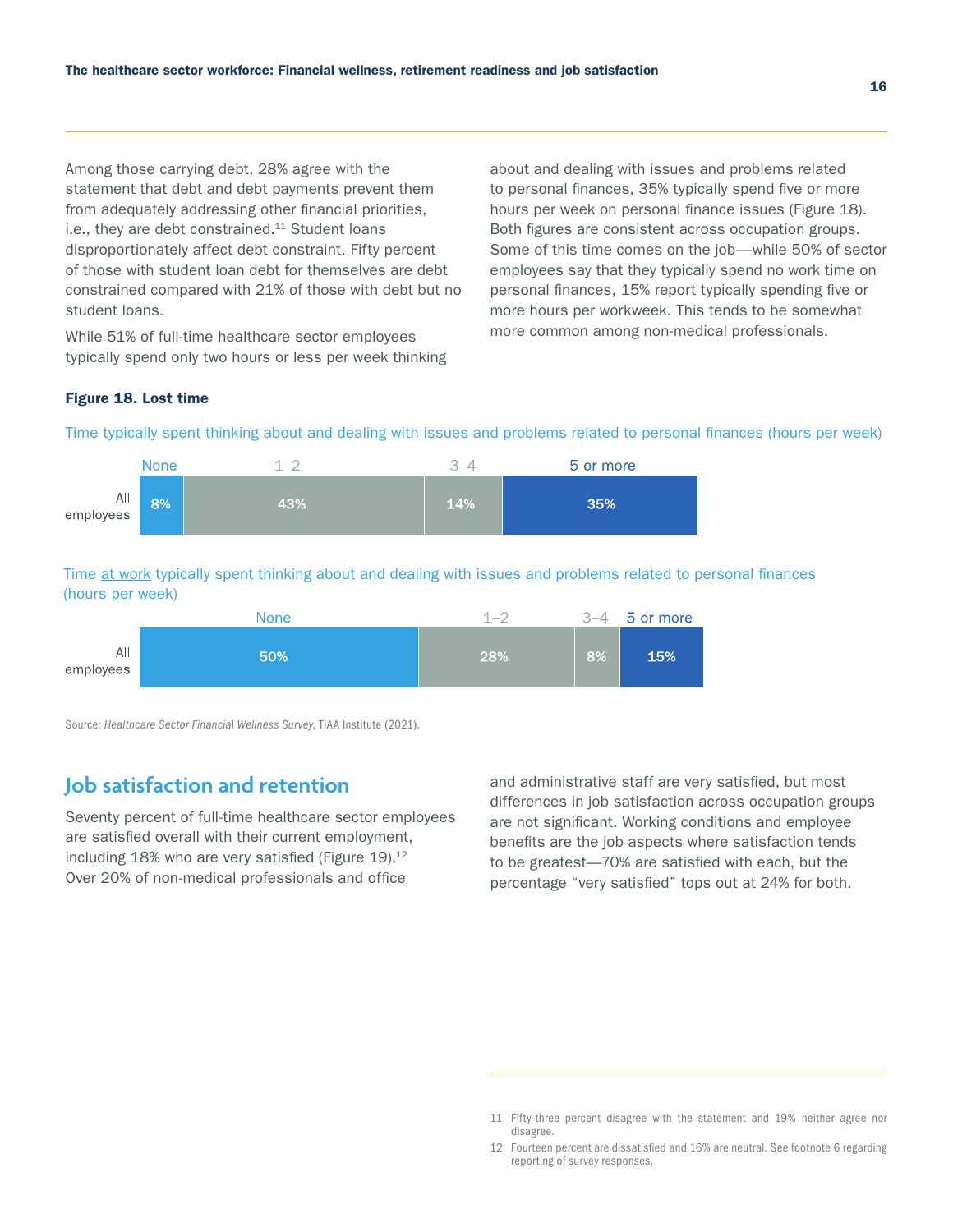#### Figure 19. Job satisfaction

#### Satisfaction with current employment



Source: *Healthcare Sector Financia*l *Wellness Survey*, TIAA Institute (2021).

The potential for turnover among sector employees strongly correlates with job dissatisfaction; nonetheless, it exists even among those satisfied with their current employment. Sixty-one percent of those dissatisfied with their current employment actively sought a job with a new employer at some point since the beginning of 2020; 25% of those satisfied with their current employment have done so. In addition, job searching has been most common among short-tenure employees—45% of those with less than five years of tenure with their current employer have sought new employment.<sup>13</sup>

The same dynamic holds looking forward. Sixty-eight percent of sector employees dissatisfied with their

current job report that they are likely to look for new employment within the next two years, including 39% who are very likely to do so. The analogous figures among those satisfied with their current job are 20% and 5%, respectively. Among all sector employees, 31% are likely to look for new employment within the next two years, with 11% very likely to do so; 43% are likely to look within the next five years (Figure 20). Thirty-eight percent of those with less than five years of tenure are likely to seek new employment within the next two years, and 53% are likely to do so within the next five years.

<sup>13</sup> Thirty-three percent of all full-time healthcare sector employees sought employment with a new employer at some point since the beginning of 2020. Across occupation groups, it is most common among office and administrative staff (40%).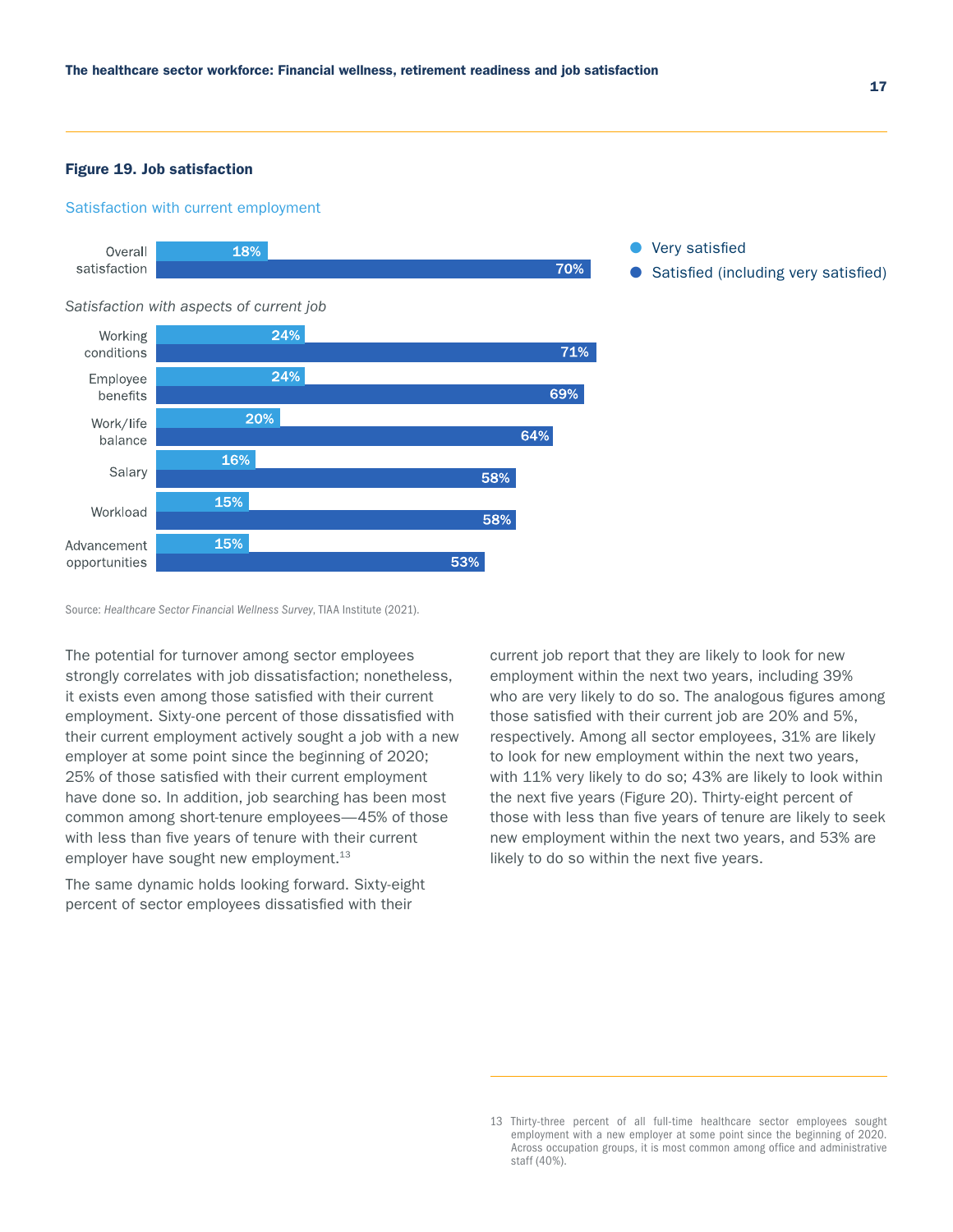#### Figure 20. Potential turnover

Likely to look for new employment within the…



Source: *Healthcare Sector Financia*l *Wellness Survey*, TIAA Institute (2021).

Employee benefits and the design of those benefits could influence recruitment and retention depending on the degree to which individuals value specific benefit features. Value was examined along three dimensions of retirement savings plan design for two groups of healthcare sector employees—those likely to seek new employment within the next two years and those with less than five years of tenure with their current employer. The three dimensions of plan design are:

- Availability of personalized retirement planning and saving advice.
- Ability to provide stable monthly income guaranteed for life in retirement.

• Availability of investment options that consider environmental and social responsibility factors.

Large and essentially equal shares of both employee groups report that it would be very valuable to them if an employer offered a plan with each of the three features. With that said, stable retirement income guaranteed for life is the feature most often cited as very valuable—70% of those with less than five years of tenure and 67% of those likely to seek new employment within two years (Figure 21).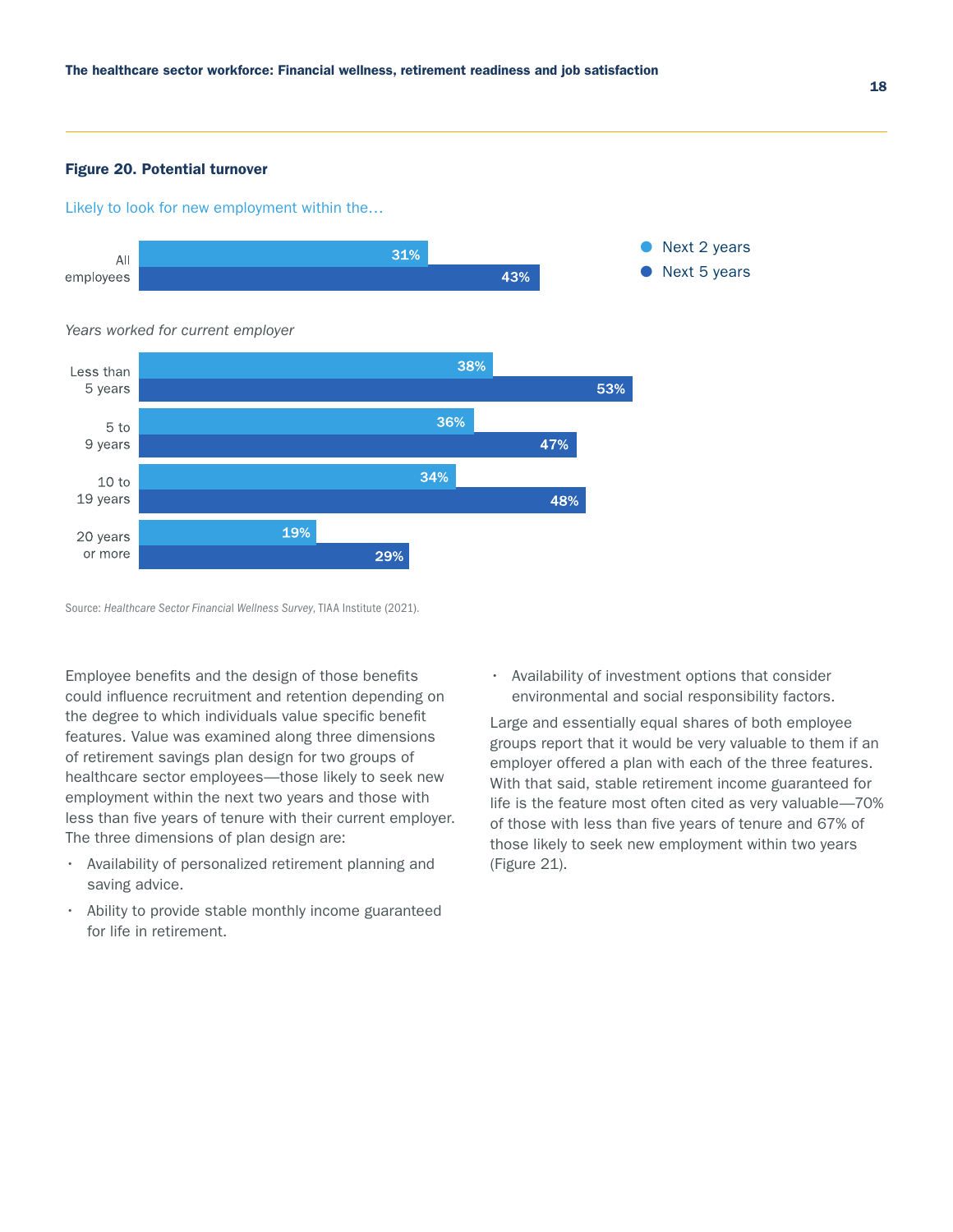#### Figure 21. Employee value of retirement plan features

#### Would find it very valuable if an employer offered a retirement savings plan...

*That can provide a stable retirement income guaranteed for as long as you live*



*That provides personalized retirement planning and saving advice*



*With investment options that consider environmental and social responsibility factors*



Source: *Healthcare Sector Financia*l *Wellness Survey*, TIAA Institute (2021).

An analogous question was asked about employersponsored debt management programs. In both employee groups, approximately 30% of those carrying any debt report that it would be very valuable to them if an employer offered debt management assistance (Figure 22).14 These figures rise dramatically when those with

outstanding student loans are asked about assistance with paying down that debt—70% of those likely to seek new employment within two years report that it would be very valuable to them, as do 76% of those with less than five years of tenure.

<sup>14</sup> An additional 35% (approximately) in both groups reported that debt management assistance would be somewhat valuable to them.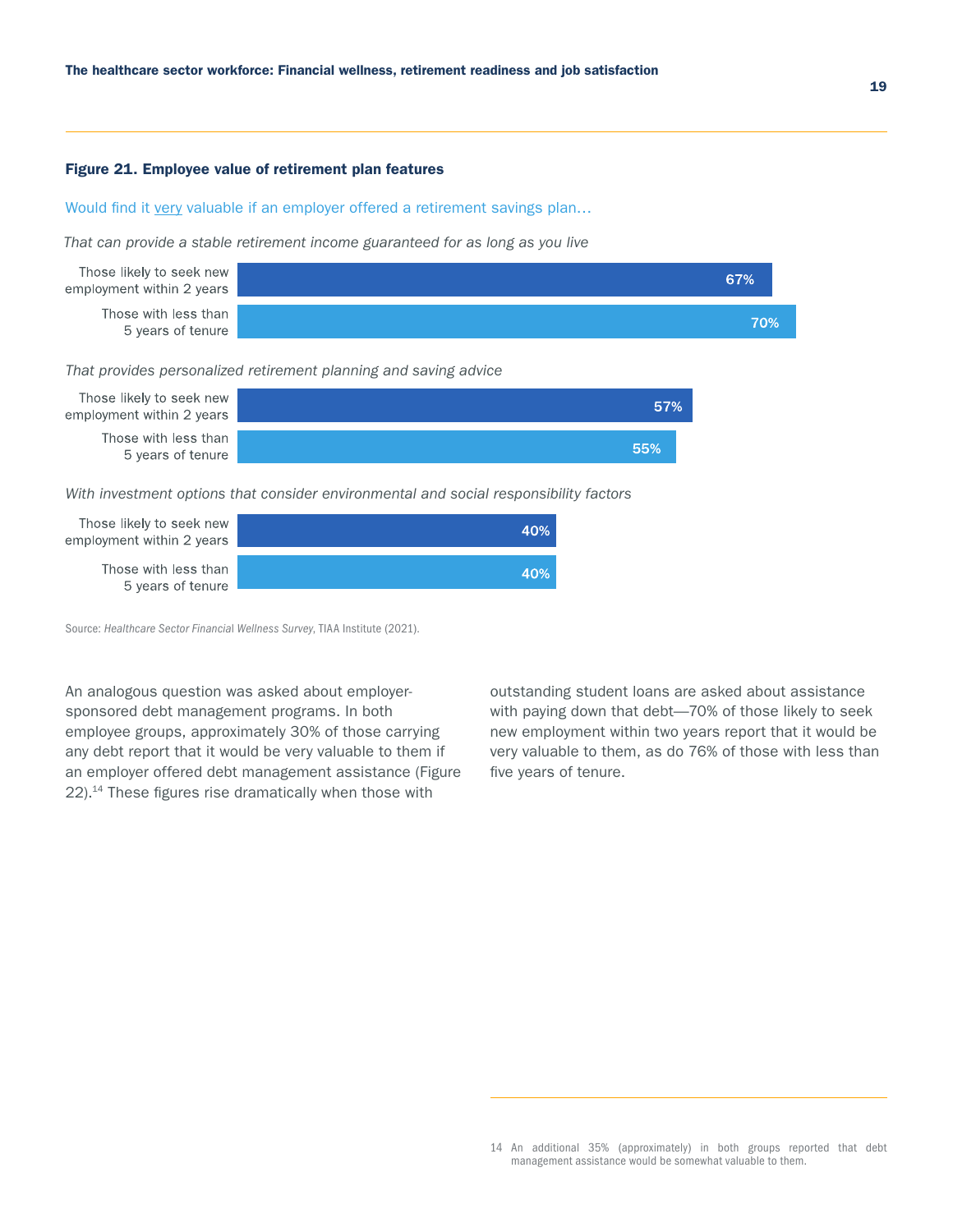#### Figure 22. Employee value of debt assistance

#### Would find it very valuable if an employer offered…

*Debt management assistance [those with any debt]*

Those likely to seek new employment within 2 years Those with less than



*Assistance with paying down student loan debt [those with student loan debt]*



Source: *Healthcare Sector Financia*l *Wellness Survey*, TIAA Institute (2021).

### **Discussion**

The COVID-19 pandemic has affected Americans along multiple dimensions. One is their work experience. Given that the healthcare sector is the front line in confronting COVID-19, it is fair to say that its workforce has been impacted as much as any and far more than most. In fact, employee retention has become a heightened focus for hospital and healthcare system administration.

Thirty-one percent of full-time healthcare sector employees report that they are likely to look for new employment within the next two years. Not surprisingly, the potential for turnover strongly correlates with job dissatisfaction; nonetheless, it exists even among those satisfied with their current employment. Sixty-eight percent of those dissatisfied with their current job report that they are likely to look for new employment within the next two years; the analogous figure among those satisfied with their current job is 20%. Seventy percent of sector employees are satisfied overall with their current employment, including 18% who are very satisfied; 14% are dissatisfied and 16% are neutral.

Personal finances are another dimension along which individuals, including healthcare sector employees, have been impacted. With that said, 26% of full-time sector employees reported that their financial situation in mid-2021 was better than it had been in early 2020 before COVID's onset; this is double the 13% reporting that it worsened.

In the realm of retirement readiness, 13% of healthcare sector employees have become less confident since pre-COVID that they will have enough money to live comfortably throughout retirement; 9% have become more confident. Changes in retirement savings are part of this dynamic. Ninety-six percent of sector employees have money saved for retirement, and 93% are currently saving. Thirty percent are saving more compared to pre-COVID; 11% are saving less. Almost 30% have a different investment allocation compared to pre-COVID—15% have more in equities and 13% less.

Looking beyond the immediate, few retirement savers in the healthcare sector have given a lot of consideration to how they will manage their savings in retirement and draw income from it. In fact, only 23% of those nearing retirement age (50 or older) have thought a lot about it. It is not surprising then that few are confident about choosing the best way to draw retirement income from their savings—18% of savers age 50 or older are very confident, while 22% are not too or not at all confident.

The impact of advice is noteworthy. Within the past two years, 50% of retirement savers in the healthcare sector have received financial advice on planning and saving for retirement from a professional advisor or advisory service. Twenty-six percent of advice recipients are very confident that they will have enough money to live comfortably throughout retirement compared with 15% of those who have not received advice.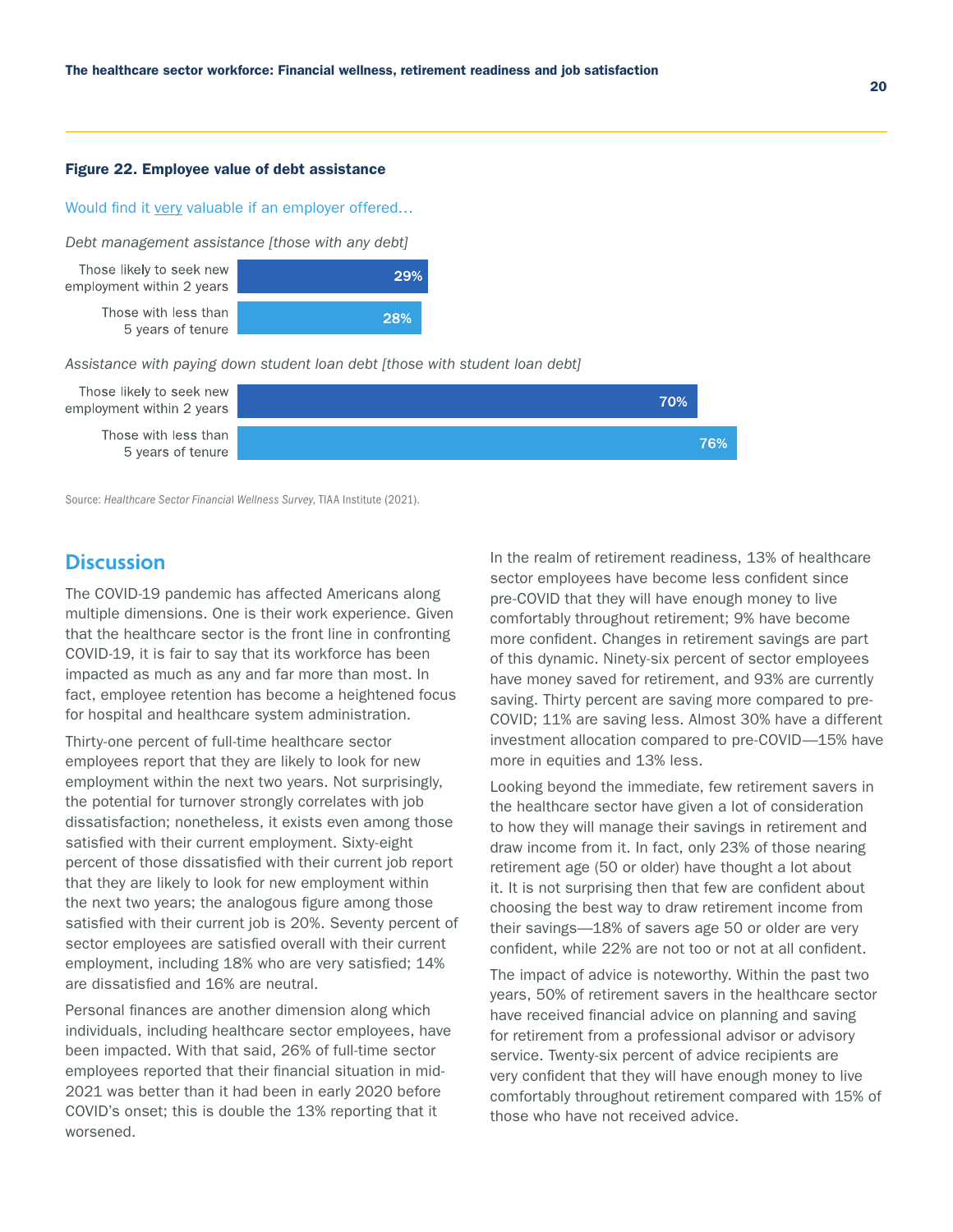Plan design could influence retention depending on how much individuals value specific features. Among healthcare sector employees likely to seek new employment within two years, 67% would find it very valuable if an employer offered a retirement savings plan that could provide stable monthly income guaranteed for life in retirement. Personalized advice and investment options that consider environmental and social responsibility factors are also plan features highly valued by many.